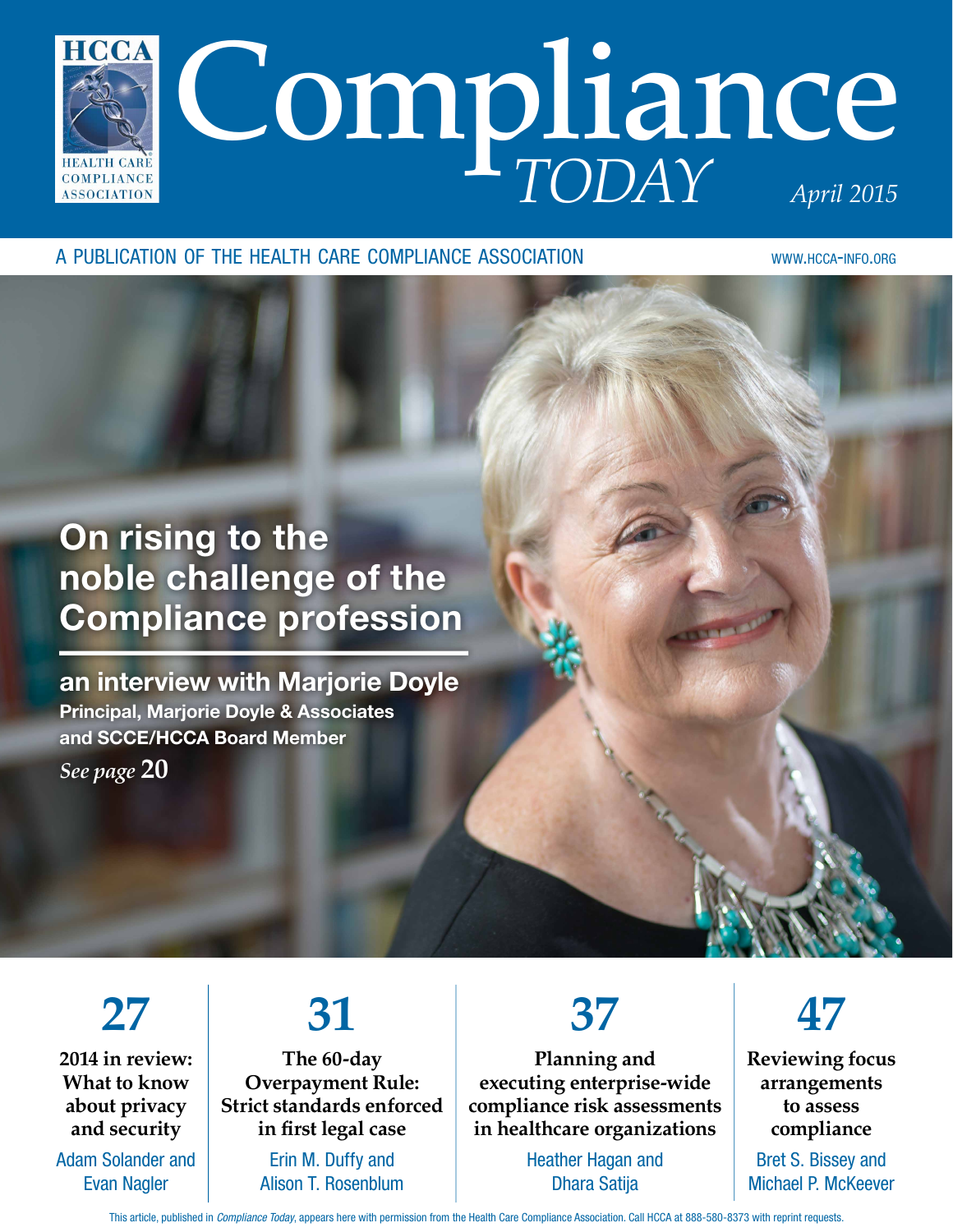# by Walter E. Johnson, MSA, CHC, CRCMP **Certifcation: Motivation for the encore certifcation candidate**

- » Positive reinforcement may improve performance.
- » Certifcation resources are available in many formats.
- » There are advantages to taking the exam another time.
- » Pursuing certifcation demonstrates commitment to the profession.
- » HCCA/SCCE members are available to provide guidance.

Walter E. Johnson (walter@wejohnson.org) is a healthcare compliance professional practicing in Washington DC.  $\ln$  [/in/walter16](http://www.linkedin.com/in/walter16)  $\Box$  [@walter\\_johnson1](http://twitter.com/walter_johnson1)

> few months ago, compliance professionals embraced another year of endless opportunities and accomplishments. As we enter second quarter, organizational objectives are underway. What about personal development objectives? For



many, a compliance certification exam may be on their list, but it may not have secured one of the top priority slots. To some, it is due to competing priorities. For others, it is due to previous unsuccessful test results. Whether it is one or several unsuccessful attempts, the goal remains achievable.

Johnson

<sup>82</sup> "Compliance certification by the profession, for<br>the profession, and of the profession"<sup>2</sup> which<br><sup>82</sup> www.hcca-info.org 888-580-8373 For compliance professionals who have previously taken the exam and decided not to retake it, you should reconsider. Certification is more than obtaining another credential to demonstrate competence. It demonstrates commitment to the public, the employing organization, and the Compliance profession.<sup>1</sup> Roy Snell wrote a *Letter from the CEO* entitled, the profession, and of the profession"2 which

provides details on development, testing, and exam purpose. In "Certification—the mark of a recognized professional,"3 Margaret Dragon discusses value, heightened credibility, and employer awareness. Both are great resources to reinforce commitment.

#### Words of wisdom

Certifcation candidates who experienced unsuccessful results should reevaluate their exam preparation approach and consider the following five quotes I found online.<sup>4</sup> I will review each of these quotes to encourage unsuccessful certifcation candidates to retake the exam. Of the five quotes, the third quote propels my motivation and refects my experience on the road to certification. As an encore candidate, the process has been as rewarding as earning the certification. What is enjoyable about studying for an exam? Aside from reading the materials, I can tell you about an earthquake that started when I began the exam, participation in compassionate study groups, and the designated lucky pin. Let's reserve those topics for later discussion. As you prepare for the exam, don't forget the resources available to you.

April 2015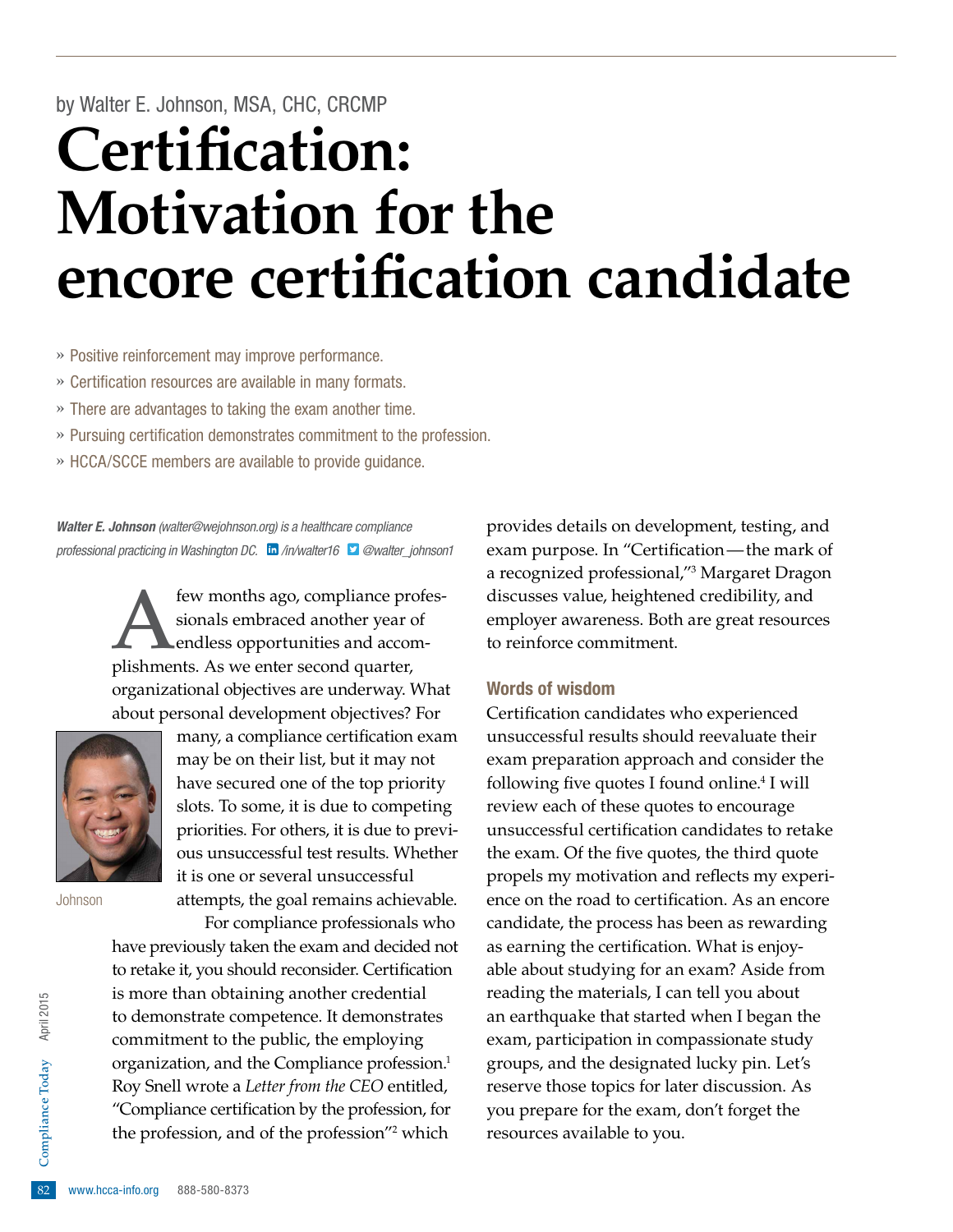*1. "A failure is not always a mistake; it may simply be the best one can do under the circumstances. The real mistake is to stop trying."*  — *B. F. Skinner*

In comparison to other professions, Compliance is a fairly new profession. Over the years, many organizations incorporated specifc compliance positions and/or compliance duties within their position descriptions. Some organizations implemented effective compliance programs, and then there are others that are still developing or reevaluating their infrastructure. Some positions have little-to-no exposure to the entire compliance program. Individuals in these positions may find it challenging to have successful results with the certification exam. Are you up to the challenge?

Embrace the challenge and don't stop trying! Continue to do the best you can do under the circumstances. It is not impossible to achieve successful results. If you have limited exposure to the full compliance program, determine other approaches to obtaining necessary exposure to

achieve success.

The certification exam is based on written resources and experience. Sometimes the professional experience doesn't lend itself to experiencing the full compliance program. Several factors may impact an individual's

If you have limited exposure to the full compliance program, determine other approaches to obtaining necessary exposure to achieve success.

experience of the full compliance program. Organization size, scope, and resources contribute to the multiple traits of compliance programs. Candidates experiencing limited exposure may find it beneficial to network with professionals who have exposure and

experience with an effective compliance program. Another approach is to increase the amount of study materials. Implementing a diverse preparation approach may contribute to improved exam results.

*2. "For every failure, there's an alternative course of action. You just have to fnd it. When you come to a roadblock, take a detour."*  — *Mary Kay Ash*

Okay, you received the news. You did not achieve successful results this time. Think about your preparation process. Identify the areas that require improvement and the areas that remain the same. For example, should you join a study group or not? Reevaluate how you use the available resources. In some areas, you may need to reduce concentration, and in others, you may need to increase.

In preparing for my first attempt at the certification exam, I used three resources. Moments before taking the exam, I believed that I was prepared for the exam, but my results

> displayed something different. On another attempt, I reviewed over 15 resources and participated in the online study group (http://bit.ly/1Nm28L7). If an approach leads to less than desired results, it is necessary to take action by incorporating a different approach. Should you read additional resources

adjusting your<br>s results.<br>888-580-8373 www.hcca-info.org 83 or not? Only the certifcation candidate will know what is best for their learning style. Networking with credentialed compliance professionals and/or certification candidates may provide insight to adjusting your approach for improved exams results.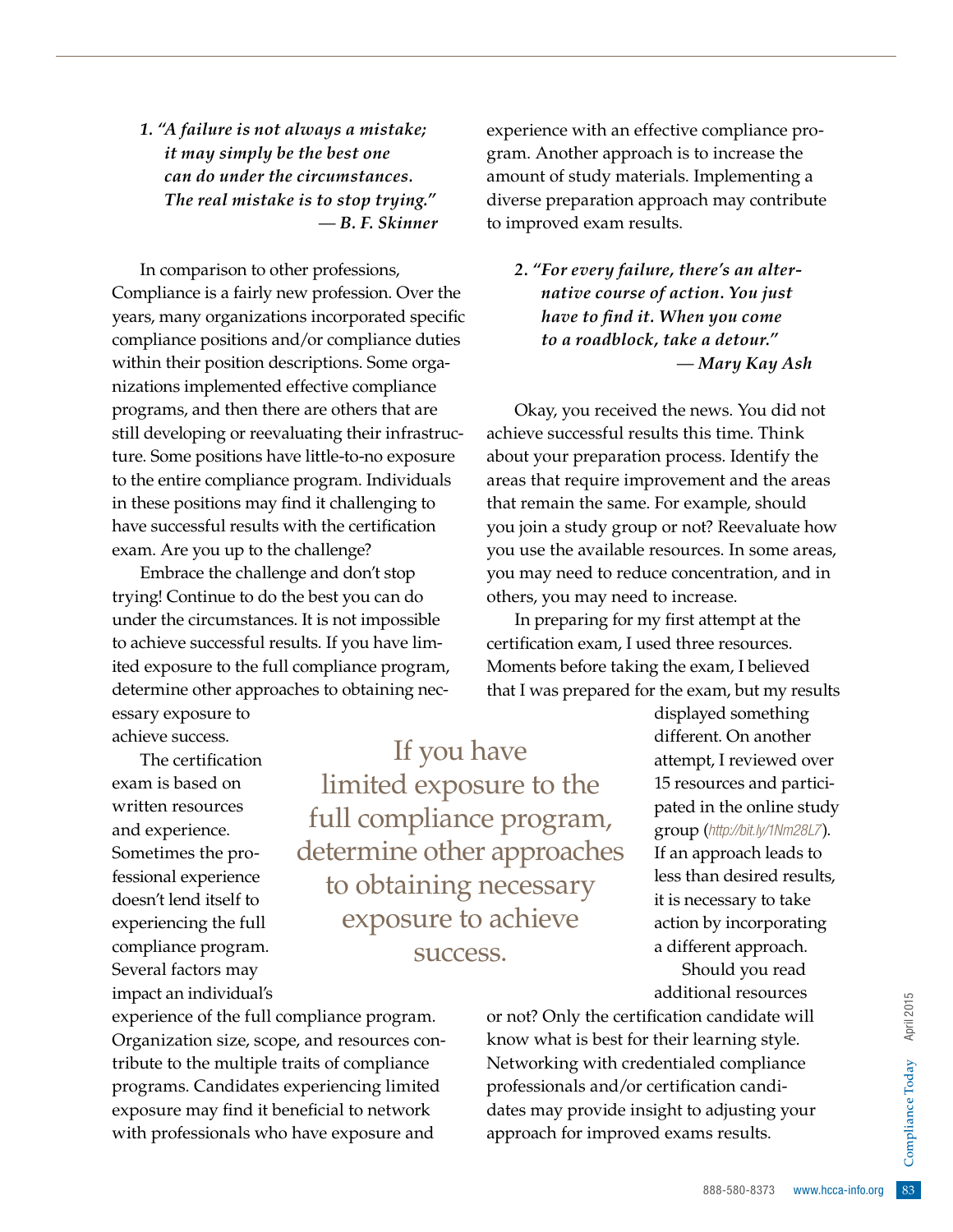### *3. "I don't believe in failure. It is not failure if you enjoyed the process". — Oprah Winfrey*

Receiving unsuccessful test results is not enjoyable, whether it is waiting 6–8 weeks to receive them in the mail or receiving them immediately from the printer at the testing center. My personal experience includes both delivery methods. In fact, I remember smiling as the testing center printed my results. I was

nervous, but hoping my positive energy would help the printer release a successful score. The smile remained until I walked across the threshold. It was at that moment, I recognized my studying approach failed and I was back at the starting point for developing a new studying strategy.

One thing is certain— I enjoyed the process to certifcation. In fact, I am still enjoying it. Studying for the exam in between professional responsibilities may be tedious and stressful. Each day, my routine

Learn lessons from frustration and failure. Incorporate lessons learned into your preparation strategy to propel your motivation and results on the road to certification success. Now, register for a certification exam!

*4. "Success is not built on success. It's built on failure. It's built on frustration. Sometimes it's built on catastrophe."* — *Sumner Redstone*

In November 2013, I attended the Basic Compliance Academy. In so many words, a presenter's statement was one of the best tips to prepare for the exam. The presenter recommended answering each question from

> the perspective of an effective compliance program based on *Compliance 101* and the Federal Sentencing Guidelines. If you answer based solely on your experience resolving compliance issues, you will try to fit your experience into answers on the exam. This will frustrate you. You will call the exam stupid and a waste of time.

For me, this was an enlightening statement. It clicked for me—that's where I went wrong! In 2011,

included ensuring easy access to studying materials, such as *Compliance 101* and Chapter 8 of the Federal Sentencing Guidelines. Trying to memorize acronyms and the potential exam scenarios is stressful, especially if your position has limited exposure. Personally, the enjoyable part of the process is meeting other HCCA members committed to assisting, sharing, and learning. Take advantage of enjoying the process.

study groups to one-on-one meetings/calls,<br>relish the process regardless of the results.<br><sup>84</sup> www.hcca-info.org 888-580-8373 Reading the materials is enlightening, but sharing experiences is "priceless." From the relish the process regardless of the results.

that is exactly how I felt when I took the exam. I became frustrated with the exam. Needless to say, I failed the exam. I read *Compliance 101* again. I did not adjust my study approach, other than trying to find answers to questions that I remembered to be daunting. Failing to adjust my study approach resulted in the same result.

Learn lessons from frustration and failure. Incorporate lessons learned into your preparation strategy to propel your motivation and results on the road to certification success. Now, register for a certification exam!